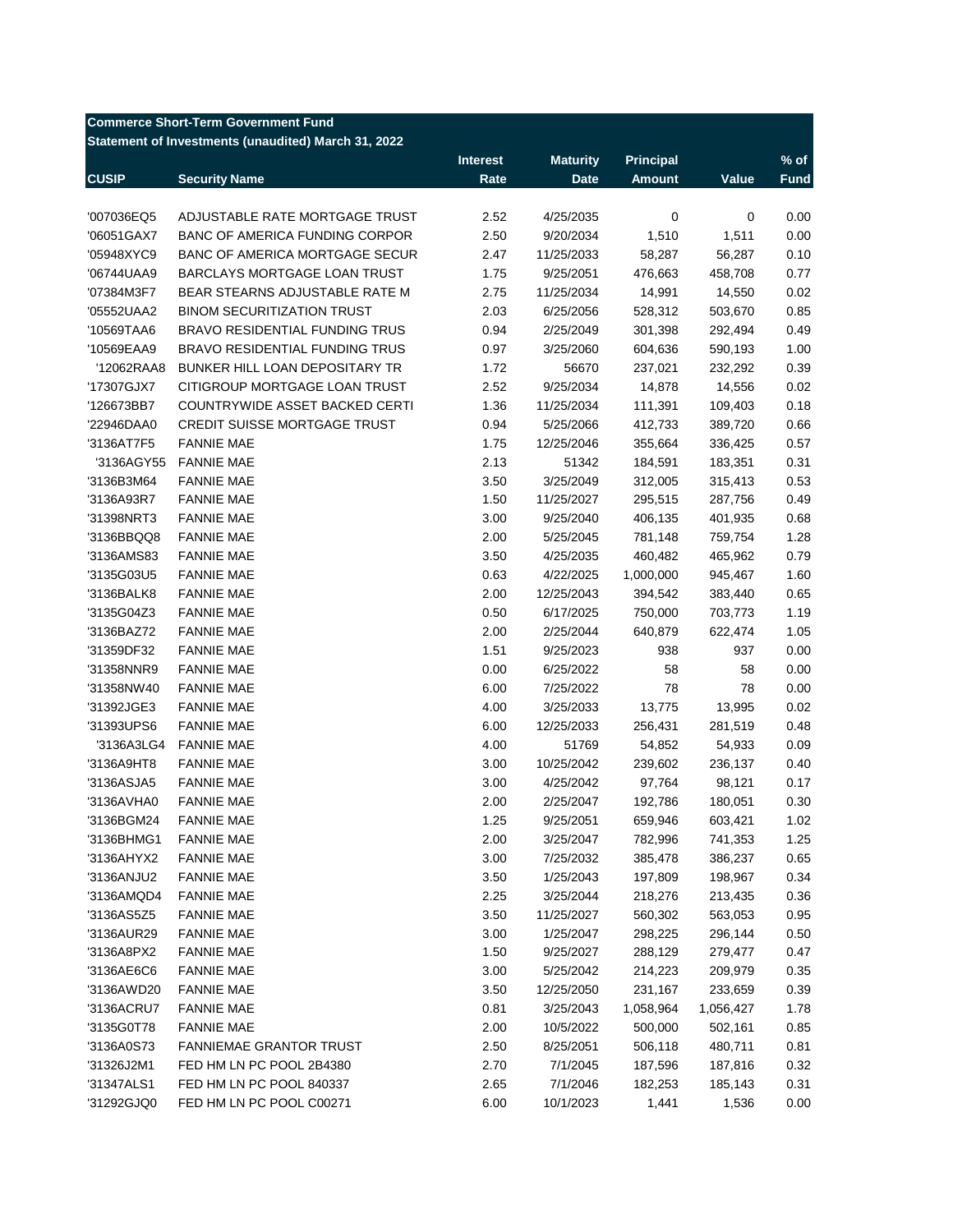## **Commerce Short-Term Government Fund**

#### **Statement of Investments (unaudited) March 31, 2022**

|              |                                       | <b>Interest</b> | <b>Maturity</b> | <b>Principal</b> |         | $%$ of      |
|--------------|---------------------------------------|-----------------|-----------------|------------------|---------|-------------|
| <b>CUSIP</b> | <b>Security Name</b>                  | Rate            | <b>Date</b>     | <b>Amount</b>    | Value   | <b>Fund</b> |
| '3128CULH7   | FED HM LN PC POOL G30328              | 5.00            | 5/1/2027        | 11,551           | 12,160  | 0.02        |
| '3132G5AP4   | FED HM LN PC POOL U79013              | 2.50            | 4/1/2028        | 132,111          | 130,941 | 0.22        |
| '3130AFE78   | FEDERAL HOME LOAN BANK                | 3.00            | 12/9/2022       | 600,000          | 606,722 | 1.02        |
| '3130AJHU6   | FEDERAL HOME LOAN BANK                | 0.50            | 4/14/2025       | 775,000          | 731,404 | 1.23        |
| '3133T2US7   | <b>FHLMC GNMA</b>                     | 6.00            | 11/25/2023      | 10,782           | 11,049  | 0.02        |
| '31388SLV5   | <b>FNMA POOL 613340</b>               | 7.00            | 11/1/2031       | 4,063            | 4,173   | 0.01        |
| '31403YLU5   | <b>FNMA POOL 761839</b>               | 6.00            | 7/1/2033        | 63,384           | 67,770  | 0.11        |
| '31405XWK5   | <b>FNMA POOL 802650</b>               | 1.99            | 10/1/2034       | 18,286           | 18,298  | 0.03        |
| '3138AUUJ4   | FNMA POOL AJ3284                      | 3.50            | 10/1/2026       | 352,323          | 355,357 | 0.60        |
| '3138AW4W0   | FNMA POOL AJ5336                      | 3.00            | 11/1/2026       | 262,946          | 265,382 | 0.45        |
| '3138ELGH0   | FNMA POOL AL3799                      | 3.00            | 5/1/2028        | 247,969          | 247,991 | 0.42        |
| '3138ELLC5   | FNMA POOL AL3922                      | 2.50            | 7/1/2028        | 292,441          | 288,752 | 0.49        |
| '3138EPA46   | FNMA POOL AL6326                      | 2.50            | 1/1/2030        | 167,321          | 163,653 | 0.28        |
| '3138EQTW2   | FNMA POOL AL7764                      | 2.69            | 12/1/2045       | 93,433           | 96,177  | 0.16        |
| '3138MDVZ2   | FNMA POOL AP9631                      | 3.50            | 10/1/2032       | 233,837          | 236,933 | 0.40        |
| '3138WQCD2   | FNMA POOL AT2767                      | 2.50            | 5/1/2028        | 269,814          | 268,452 | 0.45        |
| '3138X1MZ6   | FNMA POOL AU2175                      | 3.00            | 8/1/2033        | 293,715          | 285,173 | 0.48        |
| '3138X3HC9   | FNMA POOL AU3826                      | 3.00            | 12/1/2026       | 218,960          | 221,143 | 0.37        |
| '3140J8KU6   | FNMA POOL BM3906                      | 5.00            | 2/1/2032        | 271,788          | 285,999 | 0.48        |
| '3140X8AS6   | FNMA POOL FM4516                      | 2.00            | 10/1/2035       | 961,115          | 934,834 | 1.58        |
| '31418ANP9   | FNMA POOL MA1297                      | 3.50            | 12/1/2027       | 215,542          | 221,140 | 0.37        |
| '31418ARV2   | FNMA POOL MA1399                      | 2.50            | 3/1/2028        | 230,440          | 229,775 | 0.39        |
| '31418ATL2   | FNMA POOL MA1454                      | 2.50            | 46874           | 203,005          | 202,413 | 0.34        |
| '31418AXT0   | FNMA POOL MA1589                      | 3.00            | 9/1/2028        | 272,549          | 275,473 | 0.47        |
| '31418BE93   | FNMA POOL MA1959                      | 3.50            | 7/1/2034        | 413,701          | 419,200 | 0.71        |
| '31418BTL0   | FNMA POOL MA2354                      | 3.50            | 8/1/2035        | 245,426          | 248,690 | 0.42        |
| '31418DQ54   | FNMA POOL MA4075                      | 2.50            | 7/1/2035        | 876,874          | 868,133 | 1.47        |
| '3137FVBT8   | FREDDIE MAC                           | 2.00            | 4/25/2041       | 80,544           | 80,131  | 0.14        |
| '3137F9A35   | FREDDIE MAC                           | 1.00            | 12/25/2050      | 753,727          | 676,373 | 1.14        |
| '3137H26R0   | FREDDIE MAC                           | 1.50            | 9/25/2051       | 966,373          | 895,716 | 1.51        |
| '3134GVJ66   | FREDDIE MAC                           | 0.25            | 6/8/2022        | 1,000,000        | 999,222 | 1.69        |
| '3137EAEU9   | FREDDIE MAC                           | 0.38            | 7/21/2025       | 1,000,000        | 933,577 | 1.58        |
| '3137H23T9   | <b>FREDDIE MAC</b>                    | 2.00            | 8/25/2046       | 940,226          | 888,116 | 1.50        |
| '3137A3JW0   | FREDDIE MAC                           | 3.50            | 11/15/2025      | 304,898          | 309,898 | 0.52        |
| '3137BN7F5   | <b>FREDDIE MAC</b>                    | 3.50            | 9/15/2042       | 445,689          | 449,892 | 0.76        |
| '3134GXNG5   | <b>FREDDIE MAC</b>                    | 2.35            | 3/25/2025       | 700,000          | 694,694 | 1.17        |
| '3133TCLJ5   | FREDDIE MAC                           | 6.50            | 1/15/2028       | 6,229            | 6,643   | 0.01        |
| '3137A6QZ8   | FREDDIE MAC                           | 3.50            | 11/15/2025      | 811,506          | 824,803 | 1.39        |
| '3137H1UF1   | FREDDIE MAC                           | 1.50            | 4/25/2049       | 769,880          | 713,843 | 1.21        |
| '3133TH2C0   | FREDDIE MAC                           | 6.00            | 12/15/2028      | 15,193           | 16,294  | 0.03        |
| '36167KAA6   | <b>GCAT</b>                           | 1.86            | 8/25/2066       | 511,986          | 493,729 | 0.83        |
| '36202KP82   | <b>GNMA II POOL 008547</b>            | 2.00            | 11/20/2024      | 30               | 30      | 0.00        |
| '36202KQW8   | <b>GNMA II POOL 008569</b>            | 3.00            | 12/20/2024      | 97               | 97      | 0.00        |
| '36202KZM0   | <b>GNMA II POOL 008848</b>            | 1.88            | 4/20/2026       | 2,020            | 2,047   | 0.00        |
| '36202K5C5   | <b>GNMA II POOL 008943</b>            | 1.63            | 8/20/2026       | 1,486            | 1,488   | 0.00        |
| '36225CE44   | <b>GNMA II POOL 080154</b>            | 2.00            | 1/20/2028       | 2,653            | 2,716   | 0.00        |
| '38381B7K4   | GOVERNMENT NATIONAL MORTGAGE A        | 3.50            | 9/20/2047       | 346,261          | 348,830 | 0.59        |
| '38376WLL7   | <b>GOVERNMENT NATIONAL MORTGAGE A</b> | 3.00            | 2/20/2040       | 5,026            | 5,047   | 0.01        |
| '38378CRT6   | GOVERNMENT NATIONAL MORTGAGE A        | 2.00            | 10/20/2040      | 284,539          | 284,181 | 0.48        |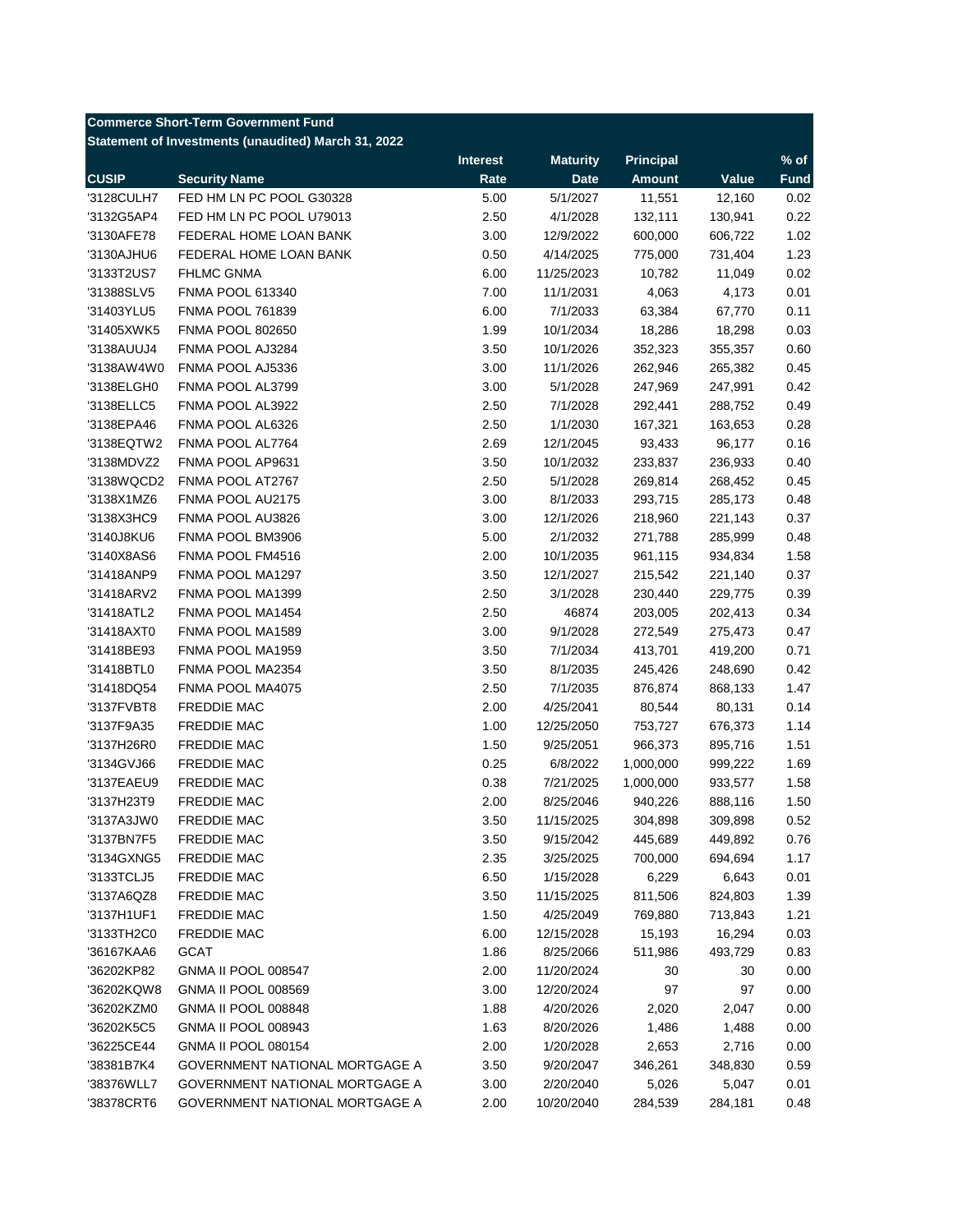# **Commerce Short-Term Government Fund**

**Statement of Investments (unaudited) March 31, 2022**

| <b>CUSIP</b><br><b>Amount</b><br>Value<br><b>Security Name</b><br>Rate<br><b>Date</b><br><b>Fund</b><br>2.25<br>7/16/2045<br>0.38<br>'38379MHL1<br><b>GOVERNMENT NATIONAL MORTGAGE A</b><br>235,233<br>224,780<br>'38382RPE2<br>2.00<br>1.05<br>GOVERNMENT NATIONAL MORTGAGE A<br>4/20/2051<br>653,873<br>624,747<br>4.00<br>0.02<br>'38373ANL6<br>GOVERNMENT NATIONAL MORTGAGE A<br>7/20/2039<br>11,584<br>11,813<br>0.97<br>'38378PLQ9<br>GOVERNMENT NATIONAL MORTGAGE A<br>2.50<br>11/16/2043<br>594,272<br>573,057<br>2.25<br>0.45<br>'38379L4S2<br><b>GOVERNMENT NATIONAL MORTGAGE A</b><br>5/20/2045<br>275,889<br>265,000<br>3.00<br>0.14<br>'38379E2L5<br>GOVERNMENT NATIONAL MORTGAGE A<br>2/20/2044<br>81,994<br>81,482<br>'38376GXA3<br><b>GOVERNMENT NATIONAL MORTGAGE A</b><br>2.72<br>2/16/2044<br>161,952<br>161,740<br>0.27<br>0.35<br>'36259WAA9<br><b>GS MORTGAGE BACKED SECURITIES</b><br>1.38<br>9/27/2060<br>215,486<br>210,058<br>1.02<br>0.91<br>'36262EAA4<br><b>GS MORTGAGE BACKED SECURITIES</b><br>7/25/2061<br>563,860<br>540,902<br>0.90<br>0.06<br>'36242D4S9<br><b>GSR MORTGAGE LOAN TRUST</b><br>5/25/2035<br>40,092<br>36,961<br>0.33<br>'3623414D8<br><b>GSR MORTGAGE LOAN TRUST</b><br>2.87<br>1/25/2036<br>191,775<br>194,104<br>1.66<br>0.17<br>'43789XAA2<br>HOMEWARD OPPORTUNITIES FUND I<br>5/25/2065<br>100,796<br>100,133<br><b>IMPAC CMB TRUST</b><br>1.20<br>0.04<br>'45254NKF3<br>11/25/2034<br>25,729<br>25,878<br>1.26<br>0.07<br>'45254NNK9<br><b>IMPAC CMB TRUST</b><br>4/25/2035<br>43,459<br>41,164<br><b>IMPAC CMB TRUST</b><br>1.36<br>0.01<br>'45254NFG7<br>10/25/2033<br>3,413<br>3,423<br><b>IMPAC CMB TRUST</b><br>5.73<br>0.11<br>'45254NDQ7<br>1/25/2033<br>67,000<br>68,089<br>1.16<br>0.15<br>IMPAC SECURED ASSETS CORP.<br>5/25/2036<br>89,760<br>88,079<br>'45254TTN4<br>0.05<br>'45660NY25<br>INDYMAC INDX MORTGAGE LOAN TRU<br>2.93<br>10/25/2034<br>29,820<br>29,052<br>0.20<br>'46647JAC4<br>JP MORGAN MORTGAGE TRUST<br>3.50<br>10/25/2046<br>122,454<br>120,226<br>0.12<br><b>LEHMAN XS TRUST</b><br>1.00<br>71,459<br>69,499<br>'525221EM5<br>12/25/2035<br>2.62<br>0.06<br>'576433UE4<br>MASTR ADJUSTABLE RATE MORTGAGE<br>4/21/2034<br>34,970<br>34,771<br>1.15<br>0.58<br>'55283FAA6<br><b>MFRA TRUST</b><br>4/25/2065<br>348,747<br>342,692<br>1.03<br>'55283WAA9<br><b>MFRA TRUST</b><br>11/25/2064<br>346,357<br>327,639<br>0.55<br>1.91<br>1.55<br>'552732AA7<br><b>MFRA TRUST</b><br>11/25/2056<br>972,638<br>917,363<br>1.54<br>0.50<br>'61746RAA9<br>MORGAN STANLEY CAPITAL INC<br>3/25/2033<br>301,327<br>296,414<br>1.10<br>0.33<br>'61913PAP7<br>MORTGAGEIT TRUST<br>2/25/2035<br>197,068<br>196,625<br>1.24<br>0.29<br>'61913PAQ5<br><b>MORTGAGEIT TRUST</b><br>2/25/2035<br>169,508<br>169,700<br>1.21<br>'64830NAA9<br>NEW RESIDENTIAL MORTGAGE LOAN<br>2.75<br>7/25/2059<br>718,241<br>734,296<br>3.01<br>0.02<br>'76110HZH5<br>RESIDENTIAL ACCREDIT LOANS, IN<br>49212<br>12,625<br>12,804<br>1.25<br>10/20/2027<br>0.02<br>'81743VAA1<br>SEQUOIA MORTGAGE TRUST<br>12,492<br>12,500<br>0.04<br>'81743PAP1<br>SEQUOIA MORTGAGE TRUST<br>1.11<br>23,260<br>48750<br>23,067<br>2.25<br>'857492706<br>STATE STREET INSTITUTIONAL US<br>0.00<br>1,333,589<br>1,333,589<br>0.20<br>'86359A3E1<br>STRUCTURED ASSET SECURITIES CO<br>2.41<br>10/25/2033<br>118,401<br>120,304<br>1.26<br>0.07<br>'881561JW5<br><b>TERWIN MORTGAGE TRUST</b><br>49212<br>41,551<br>40,404<br>0.26<br>'881561FX7<br><b>TERWIN MORTGAGE TRUST</b><br>1.86<br>7/25/2034<br>152,511<br>154,817<br>'89173HAA4<br>TOWD POINT MORTGAGE TRUST<br>2.75<br>4/25/2057<br>221,347<br>221,472<br>0.37<br>'912828B25<br>0.63<br>1/15/2024<br>1,204,610<br>2.14<br>TSY INFL IX N/B<br>1,267,970<br>'912828X39<br>TSY INFL IX N/B<br>0.13<br>4/15/2022<br>2.06<br>1,213,538<br>1,218,183<br>'9128284H0<br>TSY INFL IX N/B<br>0.63<br>4/15/2023<br>1.99<br>1,131,570<br>1,179,839<br>'91282CCT6<br>US TREASURY N/B<br>0.38<br>8/15/2024<br>700,000<br>667,133<br>1.13<br>'912828YK0<br><b>US TREASURY N/B</b><br>1.38<br>500,000<br>0.85<br>10/15/2022<br>500,645<br>'912828YV6<br>US TREASURY N/B<br>1.50<br>11/30/2024<br>1,000,000<br>975,039<br>1.65<br>0.81<br>'912828ZC7<br><b>US TREASURY N/B</b><br>1.13<br>2/28/2025<br>500,000<br>481,094<br>4.78<br><b>US TREASURY N/B</b><br>0.50<br>3,000,000<br>'912828ZF0<br>3/31/2025<br>2,829,141<br>'912828ZM5<br>US TREASURY N/B<br>0.13<br>4/30/2022<br>1,000,000<br>999,868<br>1.69<br>'912828ZL7<br>US TREASURY N/B<br>0.38<br>4/30/2025<br>5,140,000<br>8.13<br>4,817,746<br>'912828ZP8<br>US TREASURY N/B<br>0.13<br>700,000<br>1.16<br>5/15/2023<br>686,875<br>0.13<br>750,000<br>1.24<br>'91282CBX8<br>US TREASURY N/B<br>4/30/2023<br>736,846<br>0.25<br>'91282CCC3<br>US TREASURY N/B<br>5/15/2024<br>956,523 |  | <b>Interest</b> | <b>Maturity</b> | <b>Principal</b> | $%$ of |
|--------------------------------------------------------------------------------------------------------------------------------------------------------------------------------------------------------------------------------------------------------------------------------------------------------------------------------------------------------------------------------------------------------------------------------------------------------------------------------------------------------------------------------------------------------------------------------------------------------------------------------------------------------------------------------------------------------------------------------------------------------------------------------------------------------------------------------------------------------------------------------------------------------------------------------------------------------------------------------------------------------------------------------------------------------------------------------------------------------------------------------------------------------------------------------------------------------------------------------------------------------------------------------------------------------------------------------------------------------------------------------------------------------------------------------------------------------------------------------------------------------------------------------------------------------------------------------------------------------------------------------------------------------------------------------------------------------------------------------------------------------------------------------------------------------------------------------------------------------------------------------------------------------------------------------------------------------------------------------------------------------------------------------------------------------------------------------------------------------------------------------------------------------------------------------------------------------------------------------------------------------------------------------------------------------------------------------------------------------------------------------------------------------------------------------------------------------------------------------------------------------------------------------------------------------------------------------------------------------------------------------------------------------------------------------------------------------------------------------------------------------------------------------------------------------------------------------------------------------------------------------------------------------------------------------------------------------------------------------------------------------------------------------------------------------------------------------------------------------------------------------------------------------------------------------------------------------------------------------------------------------------------------------------------------------------------------------------------------------------------------------------------------------------------------------------------------------------------------------------------------------------------------------------------------------------------------------------------------------------------------------------------------------------------------------------------------------------------------------------------------------------------------------------------------------------------------------------------------------------------------------------------------------------------------------------------------------------------------------------------------------------------------------------------------------------------------------------------------------------------------------------------------------------------------------------------------------------------------------------------------------------------------------------------------------------------------------------------------------------------------------------------------------------------------------------------------------------------------------------------------------------------------------------------------------------------------------------------------------------------------------------------------------------------------------------------------------------------------------------------------------------------------------------------------------------------------|--|-----------------|-----------------|------------------|--------|
|                                                                                                                                                                                                                                                                                                                                                                                                                                                                                                                                                                                                                                                                                                                                                                                                                                                                                                                                                                                                                                                                                                                                                                                                                                                                                                                                                                                                                                                                                                                                                                                                                                                                                                                                                                                                                                                                                                                                                                                                                                                                                                                                                                                                                                                                                                                                                                                                                                                                                                                                                                                                                                                                                                                                                                                                                                                                                                                                                                                                                                                                                                                                                                                                                                                                                                                                                                                                                                                                                                                                                                                                                                                                                                                                                                                                                                                                                                                                                                                                                                                                                                                                                                                                                                                                                                                                                                                                                                                                                                                                                                                                                                                                                                                                                                                                                          |  |                 |                 |                  |        |
|                                                                                                                                                                                                                                                                                                                                                                                                                                                                                                                                                                                                                                                                                                                                                                                                                                                                                                                                                                                                                                                                                                                                                                                                                                                                                                                                                                                                                                                                                                                                                                                                                                                                                                                                                                                                                                                                                                                                                                                                                                                                                                                                                                                                                                                                                                                                                                                                                                                                                                                                                                                                                                                                                                                                                                                                                                                                                                                                                                                                                                                                                                                                                                                                                                                                                                                                                                                                                                                                                                                                                                                                                                                                                                                                                                                                                                                                                                                                                                                                                                                                                                                                                                                                                                                                                                                                                                                                                                                                                                                                                                                                                                                                                                                                                                                                                          |  |                 |                 |                  |        |
|                                                                                                                                                                                                                                                                                                                                                                                                                                                                                                                                                                                                                                                                                                                                                                                                                                                                                                                                                                                                                                                                                                                                                                                                                                                                                                                                                                                                                                                                                                                                                                                                                                                                                                                                                                                                                                                                                                                                                                                                                                                                                                                                                                                                                                                                                                                                                                                                                                                                                                                                                                                                                                                                                                                                                                                                                                                                                                                                                                                                                                                                                                                                                                                                                                                                                                                                                                                                                                                                                                                                                                                                                                                                                                                                                                                                                                                                                                                                                                                                                                                                                                                                                                                                                                                                                                                                                                                                                                                                                                                                                                                                                                                                                                                                                                                                                          |  |                 |                 |                  |        |
|                                                                                                                                                                                                                                                                                                                                                                                                                                                                                                                                                                                                                                                                                                                                                                                                                                                                                                                                                                                                                                                                                                                                                                                                                                                                                                                                                                                                                                                                                                                                                                                                                                                                                                                                                                                                                                                                                                                                                                                                                                                                                                                                                                                                                                                                                                                                                                                                                                                                                                                                                                                                                                                                                                                                                                                                                                                                                                                                                                                                                                                                                                                                                                                                                                                                                                                                                                                                                                                                                                                                                                                                                                                                                                                                                                                                                                                                                                                                                                                                                                                                                                                                                                                                                                                                                                                                                                                                                                                                                                                                                                                                                                                                                                                                                                                                                          |  |                 |                 |                  |        |
|                                                                                                                                                                                                                                                                                                                                                                                                                                                                                                                                                                                                                                                                                                                                                                                                                                                                                                                                                                                                                                                                                                                                                                                                                                                                                                                                                                                                                                                                                                                                                                                                                                                                                                                                                                                                                                                                                                                                                                                                                                                                                                                                                                                                                                                                                                                                                                                                                                                                                                                                                                                                                                                                                                                                                                                                                                                                                                                                                                                                                                                                                                                                                                                                                                                                                                                                                                                                                                                                                                                                                                                                                                                                                                                                                                                                                                                                                                                                                                                                                                                                                                                                                                                                                                                                                                                                                                                                                                                                                                                                                                                                                                                                                                                                                                                                                          |  |                 |                 |                  |        |
|                                                                                                                                                                                                                                                                                                                                                                                                                                                                                                                                                                                                                                                                                                                                                                                                                                                                                                                                                                                                                                                                                                                                                                                                                                                                                                                                                                                                                                                                                                                                                                                                                                                                                                                                                                                                                                                                                                                                                                                                                                                                                                                                                                                                                                                                                                                                                                                                                                                                                                                                                                                                                                                                                                                                                                                                                                                                                                                                                                                                                                                                                                                                                                                                                                                                                                                                                                                                                                                                                                                                                                                                                                                                                                                                                                                                                                                                                                                                                                                                                                                                                                                                                                                                                                                                                                                                                                                                                                                                                                                                                                                                                                                                                                                                                                                                                          |  |                 |                 |                  |        |
|                                                                                                                                                                                                                                                                                                                                                                                                                                                                                                                                                                                                                                                                                                                                                                                                                                                                                                                                                                                                                                                                                                                                                                                                                                                                                                                                                                                                                                                                                                                                                                                                                                                                                                                                                                                                                                                                                                                                                                                                                                                                                                                                                                                                                                                                                                                                                                                                                                                                                                                                                                                                                                                                                                                                                                                                                                                                                                                                                                                                                                                                                                                                                                                                                                                                                                                                                                                                                                                                                                                                                                                                                                                                                                                                                                                                                                                                                                                                                                                                                                                                                                                                                                                                                                                                                                                                                                                                                                                                                                                                                                                                                                                                                                                                                                                                                          |  |                 |                 |                  |        |
|                                                                                                                                                                                                                                                                                                                                                                                                                                                                                                                                                                                                                                                                                                                                                                                                                                                                                                                                                                                                                                                                                                                                                                                                                                                                                                                                                                                                                                                                                                                                                                                                                                                                                                                                                                                                                                                                                                                                                                                                                                                                                                                                                                                                                                                                                                                                                                                                                                                                                                                                                                                                                                                                                                                                                                                                                                                                                                                                                                                                                                                                                                                                                                                                                                                                                                                                                                                                                                                                                                                                                                                                                                                                                                                                                                                                                                                                                                                                                                                                                                                                                                                                                                                                                                                                                                                                                                                                                                                                                                                                                                                                                                                                                                                                                                                                                          |  |                 |                 |                  |        |
|                                                                                                                                                                                                                                                                                                                                                                                                                                                                                                                                                                                                                                                                                                                                                                                                                                                                                                                                                                                                                                                                                                                                                                                                                                                                                                                                                                                                                                                                                                                                                                                                                                                                                                                                                                                                                                                                                                                                                                                                                                                                                                                                                                                                                                                                                                                                                                                                                                                                                                                                                                                                                                                                                                                                                                                                                                                                                                                                                                                                                                                                                                                                                                                                                                                                                                                                                                                                                                                                                                                                                                                                                                                                                                                                                                                                                                                                                                                                                                                                                                                                                                                                                                                                                                                                                                                                                                                                                                                                                                                                                                                                                                                                                                                                                                                                                          |  |                 |                 |                  |        |
|                                                                                                                                                                                                                                                                                                                                                                                                                                                                                                                                                                                                                                                                                                                                                                                                                                                                                                                                                                                                                                                                                                                                                                                                                                                                                                                                                                                                                                                                                                                                                                                                                                                                                                                                                                                                                                                                                                                                                                                                                                                                                                                                                                                                                                                                                                                                                                                                                                                                                                                                                                                                                                                                                                                                                                                                                                                                                                                                                                                                                                                                                                                                                                                                                                                                                                                                                                                                                                                                                                                                                                                                                                                                                                                                                                                                                                                                                                                                                                                                                                                                                                                                                                                                                                                                                                                                                                                                                                                                                                                                                                                                                                                                                                                                                                                                                          |  |                 |                 |                  |        |
|                                                                                                                                                                                                                                                                                                                                                                                                                                                                                                                                                                                                                                                                                                                                                                                                                                                                                                                                                                                                                                                                                                                                                                                                                                                                                                                                                                                                                                                                                                                                                                                                                                                                                                                                                                                                                                                                                                                                                                                                                                                                                                                                                                                                                                                                                                                                                                                                                                                                                                                                                                                                                                                                                                                                                                                                                                                                                                                                                                                                                                                                                                                                                                                                                                                                                                                                                                                                                                                                                                                                                                                                                                                                                                                                                                                                                                                                                                                                                                                                                                                                                                                                                                                                                                                                                                                                                                                                                                                                                                                                                                                                                                                                                                                                                                                                                          |  |                 |                 |                  |        |
|                                                                                                                                                                                                                                                                                                                                                                                                                                                                                                                                                                                                                                                                                                                                                                                                                                                                                                                                                                                                                                                                                                                                                                                                                                                                                                                                                                                                                                                                                                                                                                                                                                                                                                                                                                                                                                                                                                                                                                                                                                                                                                                                                                                                                                                                                                                                                                                                                                                                                                                                                                                                                                                                                                                                                                                                                                                                                                                                                                                                                                                                                                                                                                                                                                                                                                                                                                                                                                                                                                                                                                                                                                                                                                                                                                                                                                                                                                                                                                                                                                                                                                                                                                                                                                                                                                                                                                                                                                                                                                                                                                                                                                                                                                                                                                                                                          |  |                 |                 |                  |        |
|                                                                                                                                                                                                                                                                                                                                                                                                                                                                                                                                                                                                                                                                                                                                                                                                                                                                                                                                                                                                                                                                                                                                                                                                                                                                                                                                                                                                                                                                                                                                                                                                                                                                                                                                                                                                                                                                                                                                                                                                                                                                                                                                                                                                                                                                                                                                                                                                                                                                                                                                                                                                                                                                                                                                                                                                                                                                                                                                                                                                                                                                                                                                                                                                                                                                                                                                                                                                                                                                                                                                                                                                                                                                                                                                                                                                                                                                                                                                                                                                                                                                                                                                                                                                                                                                                                                                                                                                                                                                                                                                                                                                                                                                                                                                                                                                                          |  |                 |                 |                  |        |
|                                                                                                                                                                                                                                                                                                                                                                                                                                                                                                                                                                                                                                                                                                                                                                                                                                                                                                                                                                                                                                                                                                                                                                                                                                                                                                                                                                                                                                                                                                                                                                                                                                                                                                                                                                                                                                                                                                                                                                                                                                                                                                                                                                                                                                                                                                                                                                                                                                                                                                                                                                                                                                                                                                                                                                                                                                                                                                                                                                                                                                                                                                                                                                                                                                                                                                                                                                                                                                                                                                                                                                                                                                                                                                                                                                                                                                                                                                                                                                                                                                                                                                                                                                                                                                                                                                                                                                                                                                                                                                                                                                                                                                                                                                                                                                                                                          |  |                 |                 |                  |        |
|                                                                                                                                                                                                                                                                                                                                                                                                                                                                                                                                                                                                                                                                                                                                                                                                                                                                                                                                                                                                                                                                                                                                                                                                                                                                                                                                                                                                                                                                                                                                                                                                                                                                                                                                                                                                                                                                                                                                                                                                                                                                                                                                                                                                                                                                                                                                                                                                                                                                                                                                                                                                                                                                                                                                                                                                                                                                                                                                                                                                                                                                                                                                                                                                                                                                                                                                                                                                                                                                                                                                                                                                                                                                                                                                                                                                                                                                                                                                                                                                                                                                                                                                                                                                                                                                                                                                                                                                                                                                                                                                                                                                                                                                                                                                                                                                                          |  |                 |                 |                  |        |
|                                                                                                                                                                                                                                                                                                                                                                                                                                                                                                                                                                                                                                                                                                                                                                                                                                                                                                                                                                                                                                                                                                                                                                                                                                                                                                                                                                                                                                                                                                                                                                                                                                                                                                                                                                                                                                                                                                                                                                                                                                                                                                                                                                                                                                                                                                                                                                                                                                                                                                                                                                                                                                                                                                                                                                                                                                                                                                                                                                                                                                                                                                                                                                                                                                                                                                                                                                                                                                                                                                                                                                                                                                                                                                                                                                                                                                                                                                                                                                                                                                                                                                                                                                                                                                                                                                                                                                                                                                                                                                                                                                                                                                                                                                                                                                                                                          |  |                 |                 |                  |        |
|                                                                                                                                                                                                                                                                                                                                                                                                                                                                                                                                                                                                                                                                                                                                                                                                                                                                                                                                                                                                                                                                                                                                                                                                                                                                                                                                                                                                                                                                                                                                                                                                                                                                                                                                                                                                                                                                                                                                                                                                                                                                                                                                                                                                                                                                                                                                                                                                                                                                                                                                                                                                                                                                                                                                                                                                                                                                                                                                                                                                                                                                                                                                                                                                                                                                                                                                                                                                                                                                                                                                                                                                                                                                                                                                                                                                                                                                                                                                                                                                                                                                                                                                                                                                                                                                                                                                                                                                                                                                                                                                                                                                                                                                                                                                                                                                                          |  |                 |                 |                  |        |
|                                                                                                                                                                                                                                                                                                                                                                                                                                                                                                                                                                                                                                                                                                                                                                                                                                                                                                                                                                                                                                                                                                                                                                                                                                                                                                                                                                                                                                                                                                                                                                                                                                                                                                                                                                                                                                                                                                                                                                                                                                                                                                                                                                                                                                                                                                                                                                                                                                                                                                                                                                                                                                                                                                                                                                                                                                                                                                                                                                                                                                                                                                                                                                                                                                                                                                                                                                                                                                                                                                                                                                                                                                                                                                                                                                                                                                                                                                                                                                                                                                                                                                                                                                                                                                                                                                                                                                                                                                                                                                                                                                                                                                                                                                                                                                                                                          |  |                 |                 |                  |        |
|                                                                                                                                                                                                                                                                                                                                                                                                                                                                                                                                                                                                                                                                                                                                                                                                                                                                                                                                                                                                                                                                                                                                                                                                                                                                                                                                                                                                                                                                                                                                                                                                                                                                                                                                                                                                                                                                                                                                                                                                                                                                                                                                                                                                                                                                                                                                                                                                                                                                                                                                                                                                                                                                                                                                                                                                                                                                                                                                                                                                                                                                                                                                                                                                                                                                                                                                                                                                                                                                                                                                                                                                                                                                                                                                                                                                                                                                                                                                                                                                                                                                                                                                                                                                                                                                                                                                                                                                                                                                                                                                                                                                                                                                                                                                                                                                                          |  |                 |                 |                  |        |
|                                                                                                                                                                                                                                                                                                                                                                                                                                                                                                                                                                                                                                                                                                                                                                                                                                                                                                                                                                                                                                                                                                                                                                                                                                                                                                                                                                                                                                                                                                                                                                                                                                                                                                                                                                                                                                                                                                                                                                                                                                                                                                                                                                                                                                                                                                                                                                                                                                                                                                                                                                                                                                                                                                                                                                                                                                                                                                                                                                                                                                                                                                                                                                                                                                                                                                                                                                                                                                                                                                                                                                                                                                                                                                                                                                                                                                                                                                                                                                                                                                                                                                                                                                                                                                                                                                                                                                                                                                                                                                                                                                                                                                                                                                                                                                                                                          |  |                 |                 |                  |        |
|                                                                                                                                                                                                                                                                                                                                                                                                                                                                                                                                                                                                                                                                                                                                                                                                                                                                                                                                                                                                                                                                                                                                                                                                                                                                                                                                                                                                                                                                                                                                                                                                                                                                                                                                                                                                                                                                                                                                                                                                                                                                                                                                                                                                                                                                                                                                                                                                                                                                                                                                                                                                                                                                                                                                                                                                                                                                                                                                                                                                                                                                                                                                                                                                                                                                                                                                                                                                                                                                                                                                                                                                                                                                                                                                                                                                                                                                                                                                                                                                                                                                                                                                                                                                                                                                                                                                                                                                                                                                                                                                                                                                                                                                                                                                                                                                                          |  |                 |                 |                  |        |
|                                                                                                                                                                                                                                                                                                                                                                                                                                                                                                                                                                                                                                                                                                                                                                                                                                                                                                                                                                                                                                                                                                                                                                                                                                                                                                                                                                                                                                                                                                                                                                                                                                                                                                                                                                                                                                                                                                                                                                                                                                                                                                                                                                                                                                                                                                                                                                                                                                                                                                                                                                                                                                                                                                                                                                                                                                                                                                                                                                                                                                                                                                                                                                                                                                                                                                                                                                                                                                                                                                                                                                                                                                                                                                                                                                                                                                                                                                                                                                                                                                                                                                                                                                                                                                                                                                                                                                                                                                                                                                                                                                                                                                                                                                                                                                                                                          |  |                 |                 |                  |        |
|                                                                                                                                                                                                                                                                                                                                                                                                                                                                                                                                                                                                                                                                                                                                                                                                                                                                                                                                                                                                                                                                                                                                                                                                                                                                                                                                                                                                                                                                                                                                                                                                                                                                                                                                                                                                                                                                                                                                                                                                                                                                                                                                                                                                                                                                                                                                                                                                                                                                                                                                                                                                                                                                                                                                                                                                                                                                                                                                                                                                                                                                                                                                                                                                                                                                                                                                                                                                                                                                                                                                                                                                                                                                                                                                                                                                                                                                                                                                                                                                                                                                                                                                                                                                                                                                                                                                                                                                                                                                                                                                                                                                                                                                                                                                                                                                                          |  |                 |                 |                  |        |
|                                                                                                                                                                                                                                                                                                                                                                                                                                                                                                                                                                                                                                                                                                                                                                                                                                                                                                                                                                                                                                                                                                                                                                                                                                                                                                                                                                                                                                                                                                                                                                                                                                                                                                                                                                                                                                                                                                                                                                                                                                                                                                                                                                                                                                                                                                                                                                                                                                                                                                                                                                                                                                                                                                                                                                                                                                                                                                                                                                                                                                                                                                                                                                                                                                                                                                                                                                                                                                                                                                                                                                                                                                                                                                                                                                                                                                                                                                                                                                                                                                                                                                                                                                                                                                                                                                                                                                                                                                                                                                                                                                                                                                                                                                                                                                                                                          |  |                 |                 |                  |        |
|                                                                                                                                                                                                                                                                                                                                                                                                                                                                                                                                                                                                                                                                                                                                                                                                                                                                                                                                                                                                                                                                                                                                                                                                                                                                                                                                                                                                                                                                                                                                                                                                                                                                                                                                                                                                                                                                                                                                                                                                                                                                                                                                                                                                                                                                                                                                                                                                                                                                                                                                                                                                                                                                                                                                                                                                                                                                                                                                                                                                                                                                                                                                                                                                                                                                                                                                                                                                                                                                                                                                                                                                                                                                                                                                                                                                                                                                                                                                                                                                                                                                                                                                                                                                                                                                                                                                                                                                                                                                                                                                                                                                                                                                                                                                                                                                                          |  |                 |                 |                  |        |
|                                                                                                                                                                                                                                                                                                                                                                                                                                                                                                                                                                                                                                                                                                                                                                                                                                                                                                                                                                                                                                                                                                                                                                                                                                                                                                                                                                                                                                                                                                                                                                                                                                                                                                                                                                                                                                                                                                                                                                                                                                                                                                                                                                                                                                                                                                                                                                                                                                                                                                                                                                                                                                                                                                                                                                                                                                                                                                                                                                                                                                                                                                                                                                                                                                                                                                                                                                                                                                                                                                                                                                                                                                                                                                                                                                                                                                                                                                                                                                                                                                                                                                                                                                                                                                                                                                                                                                                                                                                                                                                                                                                                                                                                                                                                                                                                                          |  |                 |                 |                  |        |
|                                                                                                                                                                                                                                                                                                                                                                                                                                                                                                                                                                                                                                                                                                                                                                                                                                                                                                                                                                                                                                                                                                                                                                                                                                                                                                                                                                                                                                                                                                                                                                                                                                                                                                                                                                                                                                                                                                                                                                                                                                                                                                                                                                                                                                                                                                                                                                                                                                                                                                                                                                                                                                                                                                                                                                                                                                                                                                                                                                                                                                                                                                                                                                                                                                                                                                                                                                                                                                                                                                                                                                                                                                                                                                                                                                                                                                                                                                                                                                                                                                                                                                                                                                                                                                                                                                                                                                                                                                                                                                                                                                                                                                                                                                                                                                                                                          |  |                 |                 |                  |        |
|                                                                                                                                                                                                                                                                                                                                                                                                                                                                                                                                                                                                                                                                                                                                                                                                                                                                                                                                                                                                                                                                                                                                                                                                                                                                                                                                                                                                                                                                                                                                                                                                                                                                                                                                                                                                                                                                                                                                                                                                                                                                                                                                                                                                                                                                                                                                                                                                                                                                                                                                                                                                                                                                                                                                                                                                                                                                                                                                                                                                                                                                                                                                                                                                                                                                                                                                                                                                                                                                                                                                                                                                                                                                                                                                                                                                                                                                                                                                                                                                                                                                                                                                                                                                                                                                                                                                                                                                                                                                                                                                                                                                                                                                                                                                                                                                                          |  |                 |                 |                  |        |
|                                                                                                                                                                                                                                                                                                                                                                                                                                                                                                                                                                                                                                                                                                                                                                                                                                                                                                                                                                                                                                                                                                                                                                                                                                                                                                                                                                                                                                                                                                                                                                                                                                                                                                                                                                                                                                                                                                                                                                                                                                                                                                                                                                                                                                                                                                                                                                                                                                                                                                                                                                                                                                                                                                                                                                                                                                                                                                                                                                                                                                                                                                                                                                                                                                                                                                                                                                                                                                                                                                                                                                                                                                                                                                                                                                                                                                                                                                                                                                                                                                                                                                                                                                                                                                                                                                                                                                                                                                                                                                                                                                                                                                                                                                                                                                                                                          |  |                 |                 |                  |        |
|                                                                                                                                                                                                                                                                                                                                                                                                                                                                                                                                                                                                                                                                                                                                                                                                                                                                                                                                                                                                                                                                                                                                                                                                                                                                                                                                                                                                                                                                                                                                                                                                                                                                                                                                                                                                                                                                                                                                                                                                                                                                                                                                                                                                                                                                                                                                                                                                                                                                                                                                                                                                                                                                                                                                                                                                                                                                                                                                                                                                                                                                                                                                                                                                                                                                                                                                                                                                                                                                                                                                                                                                                                                                                                                                                                                                                                                                                                                                                                                                                                                                                                                                                                                                                                                                                                                                                                                                                                                                                                                                                                                                                                                                                                                                                                                                                          |  |                 |                 |                  |        |
|                                                                                                                                                                                                                                                                                                                                                                                                                                                                                                                                                                                                                                                                                                                                                                                                                                                                                                                                                                                                                                                                                                                                                                                                                                                                                                                                                                                                                                                                                                                                                                                                                                                                                                                                                                                                                                                                                                                                                                                                                                                                                                                                                                                                                                                                                                                                                                                                                                                                                                                                                                                                                                                                                                                                                                                                                                                                                                                                                                                                                                                                                                                                                                                                                                                                                                                                                                                                                                                                                                                                                                                                                                                                                                                                                                                                                                                                                                                                                                                                                                                                                                                                                                                                                                                                                                                                                                                                                                                                                                                                                                                                                                                                                                                                                                                                                          |  |                 |                 |                  |        |
|                                                                                                                                                                                                                                                                                                                                                                                                                                                                                                                                                                                                                                                                                                                                                                                                                                                                                                                                                                                                                                                                                                                                                                                                                                                                                                                                                                                                                                                                                                                                                                                                                                                                                                                                                                                                                                                                                                                                                                                                                                                                                                                                                                                                                                                                                                                                                                                                                                                                                                                                                                                                                                                                                                                                                                                                                                                                                                                                                                                                                                                                                                                                                                                                                                                                                                                                                                                                                                                                                                                                                                                                                                                                                                                                                                                                                                                                                                                                                                                                                                                                                                                                                                                                                                                                                                                                                                                                                                                                                                                                                                                                                                                                                                                                                                                                                          |  |                 |                 |                  |        |
|                                                                                                                                                                                                                                                                                                                                                                                                                                                                                                                                                                                                                                                                                                                                                                                                                                                                                                                                                                                                                                                                                                                                                                                                                                                                                                                                                                                                                                                                                                                                                                                                                                                                                                                                                                                                                                                                                                                                                                                                                                                                                                                                                                                                                                                                                                                                                                                                                                                                                                                                                                                                                                                                                                                                                                                                                                                                                                                                                                                                                                                                                                                                                                                                                                                                                                                                                                                                                                                                                                                                                                                                                                                                                                                                                                                                                                                                                                                                                                                                                                                                                                                                                                                                                                                                                                                                                                                                                                                                                                                                                                                                                                                                                                                                                                                                                          |  |                 |                 |                  |        |
|                                                                                                                                                                                                                                                                                                                                                                                                                                                                                                                                                                                                                                                                                                                                                                                                                                                                                                                                                                                                                                                                                                                                                                                                                                                                                                                                                                                                                                                                                                                                                                                                                                                                                                                                                                                                                                                                                                                                                                                                                                                                                                                                                                                                                                                                                                                                                                                                                                                                                                                                                                                                                                                                                                                                                                                                                                                                                                                                                                                                                                                                                                                                                                                                                                                                                                                                                                                                                                                                                                                                                                                                                                                                                                                                                                                                                                                                                                                                                                                                                                                                                                                                                                                                                                                                                                                                                                                                                                                                                                                                                                                                                                                                                                                                                                                                                          |  |                 |                 |                  |        |
|                                                                                                                                                                                                                                                                                                                                                                                                                                                                                                                                                                                                                                                                                                                                                                                                                                                                                                                                                                                                                                                                                                                                                                                                                                                                                                                                                                                                                                                                                                                                                                                                                                                                                                                                                                                                                                                                                                                                                                                                                                                                                                                                                                                                                                                                                                                                                                                                                                                                                                                                                                                                                                                                                                                                                                                                                                                                                                                                                                                                                                                                                                                                                                                                                                                                                                                                                                                                                                                                                                                                                                                                                                                                                                                                                                                                                                                                                                                                                                                                                                                                                                                                                                                                                                                                                                                                                                                                                                                                                                                                                                                                                                                                                                                                                                                                                          |  |                 |                 |                  |        |
|                                                                                                                                                                                                                                                                                                                                                                                                                                                                                                                                                                                                                                                                                                                                                                                                                                                                                                                                                                                                                                                                                                                                                                                                                                                                                                                                                                                                                                                                                                                                                                                                                                                                                                                                                                                                                                                                                                                                                                                                                                                                                                                                                                                                                                                                                                                                                                                                                                                                                                                                                                                                                                                                                                                                                                                                                                                                                                                                                                                                                                                                                                                                                                                                                                                                                                                                                                                                                                                                                                                                                                                                                                                                                                                                                                                                                                                                                                                                                                                                                                                                                                                                                                                                                                                                                                                                                                                                                                                                                                                                                                                                                                                                                                                                                                                                                          |  |                 |                 |                  |        |
|                                                                                                                                                                                                                                                                                                                                                                                                                                                                                                                                                                                                                                                                                                                                                                                                                                                                                                                                                                                                                                                                                                                                                                                                                                                                                                                                                                                                                                                                                                                                                                                                                                                                                                                                                                                                                                                                                                                                                                                                                                                                                                                                                                                                                                                                                                                                                                                                                                                                                                                                                                                                                                                                                                                                                                                                                                                                                                                                                                                                                                                                                                                                                                                                                                                                                                                                                                                                                                                                                                                                                                                                                                                                                                                                                                                                                                                                                                                                                                                                                                                                                                                                                                                                                                                                                                                                                                                                                                                                                                                                                                                                                                                                                                                                                                                                                          |  |                 |                 |                  |        |
|                                                                                                                                                                                                                                                                                                                                                                                                                                                                                                                                                                                                                                                                                                                                                                                                                                                                                                                                                                                                                                                                                                                                                                                                                                                                                                                                                                                                                                                                                                                                                                                                                                                                                                                                                                                                                                                                                                                                                                                                                                                                                                                                                                                                                                                                                                                                                                                                                                                                                                                                                                                                                                                                                                                                                                                                                                                                                                                                                                                                                                                                                                                                                                                                                                                                                                                                                                                                                                                                                                                                                                                                                                                                                                                                                                                                                                                                                                                                                                                                                                                                                                                                                                                                                                                                                                                                                                                                                                                                                                                                                                                                                                                                                                                                                                                                                          |  |                 |                 |                  |        |
|                                                                                                                                                                                                                                                                                                                                                                                                                                                                                                                                                                                                                                                                                                                                                                                                                                                                                                                                                                                                                                                                                                                                                                                                                                                                                                                                                                                                                                                                                                                                                                                                                                                                                                                                                                                                                                                                                                                                                                                                                                                                                                                                                                                                                                                                                                                                                                                                                                                                                                                                                                                                                                                                                                                                                                                                                                                                                                                                                                                                                                                                                                                                                                                                                                                                                                                                                                                                                                                                                                                                                                                                                                                                                                                                                                                                                                                                                                                                                                                                                                                                                                                                                                                                                                                                                                                                                                                                                                                                                                                                                                                                                                                                                                                                                                                                                          |  |                 |                 |                  |        |
|                                                                                                                                                                                                                                                                                                                                                                                                                                                                                                                                                                                                                                                                                                                                                                                                                                                                                                                                                                                                                                                                                                                                                                                                                                                                                                                                                                                                                                                                                                                                                                                                                                                                                                                                                                                                                                                                                                                                                                                                                                                                                                                                                                                                                                                                                                                                                                                                                                                                                                                                                                                                                                                                                                                                                                                                                                                                                                                                                                                                                                                                                                                                                                                                                                                                                                                                                                                                                                                                                                                                                                                                                                                                                                                                                                                                                                                                                                                                                                                                                                                                                                                                                                                                                                                                                                                                                                                                                                                                                                                                                                                                                                                                                                                                                                                                                          |  |                 |                 |                  |        |
|                                                                                                                                                                                                                                                                                                                                                                                                                                                                                                                                                                                                                                                                                                                                                                                                                                                                                                                                                                                                                                                                                                                                                                                                                                                                                                                                                                                                                                                                                                                                                                                                                                                                                                                                                                                                                                                                                                                                                                                                                                                                                                                                                                                                                                                                                                                                                                                                                                                                                                                                                                                                                                                                                                                                                                                                                                                                                                                                                                                                                                                                                                                                                                                                                                                                                                                                                                                                                                                                                                                                                                                                                                                                                                                                                                                                                                                                                                                                                                                                                                                                                                                                                                                                                                                                                                                                                                                                                                                                                                                                                                                                                                                                                                                                                                                                                          |  |                 |                 |                  |        |
|                                                                                                                                                                                                                                                                                                                                                                                                                                                                                                                                                                                                                                                                                                                                                                                                                                                                                                                                                                                                                                                                                                                                                                                                                                                                                                                                                                                                                                                                                                                                                                                                                                                                                                                                                                                                                                                                                                                                                                                                                                                                                                                                                                                                                                                                                                                                                                                                                                                                                                                                                                                                                                                                                                                                                                                                                                                                                                                                                                                                                                                                                                                                                                                                                                                                                                                                                                                                                                                                                                                                                                                                                                                                                                                                                                                                                                                                                                                                                                                                                                                                                                                                                                                                                                                                                                                                                                                                                                                                                                                                                                                                                                                                                                                                                                                                                          |  |                 |                 |                  |        |
|                                                                                                                                                                                                                                                                                                                                                                                                                                                                                                                                                                                                                                                                                                                                                                                                                                                                                                                                                                                                                                                                                                                                                                                                                                                                                                                                                                                                                                                                                                                                                                                                                                                                                                                                                                                                                                                                                                                                                                                                                                                                                                                                                                                                                                                                                                                                                                                                                                                                                                                                                                                                                                                                                                                                                                                                                                                                                                                                                                                                                                                                                                                                                                                                                                                                                                                                                                                                                                                                                                                                                                                                                                                                                                                                                                                                                                                                                                                                                                                                                                                                                                                                                                                                                                                                                                                                                                                                                                                                                                                                                                                                                                                                                                                                                                                                                          |  |                 |                 |                  |        |
|                                                                                                                                                                                                                                                                                                                                                                                                                                                                                                                                                                                                                                                                                                                                                                                                                                                                                                                                                                                                                                                                                                                                                                                                                                                                                                                                                                                                                                                                                                                                                                                                                                                                                                                                                                                                                                                                                                                                                                                                                                                                                                                                                                                                                                                                                                                                                                                                                                                                                                                                                                                                                                                                                                                                                                                                                                                                                                                                                                                                                                                                                                                                                                                                                                                                                                                                                                                                                                                                                                                                                                                                                                                                                                                                                                                                                                                                                                                                                                                                                                                                                                                                                                                                                                                                                                                                                                                                                                                                                                                                                                                                                                                                                                                                                                                                                          |  |                 |                 |                  |        |
|                                                                                                                                                                                                                                                                                                                                                                                                                                                                                                                                                                                                                                                                                                                                                                                                                                                                                                                                                                                                                                                                                                                                                                                                                                                                                                                                                                                                                                                                                                                                                                                                                                                                                                                                                                                                                                                                                                                                                                                                                                                                                                                                                                                                                                                                                                                                                                                                                                                                                                                                                                                                                                                                                                                                                                                                                                                                                                                                                                                                                                                                                                                                                                                                                                                                                                                                                                                                                                                                                                                                                                                                                                                                                                                                                                                                                                                                                                                                                                                                                                                                                                                                                                                                                                                                                                                                                                                                                                                                                                                                                                                                                                                                                                                                                                                                                          |  |                 |                 |                  |        |
|                                                                                                                                                                                                                                                                                                                                                                                                                                                                                                                                                                                                                                                                                                                                                                                                                                                                                                                                                                                                                                                                                                                                                                                                                                                                                                                                                                                                                                                                                                                                                                                                                                                                                                                                                                                                                                                                                                                                                                                                                                                                                                                                                                                                                                                                                                                                                                                                                                                                                                                                                                                                                                                                                                                                                                                                                                                                                                                                                                                                                                                                                                                                                                                                                                                                                                                                                                                                                                                                                                                                                                                                                                                                                                                                                                                                                                                                                                                                                                                                                                                                                                                                                                                                                                                                                                                                                                                                                                                                                                                                                                                                                                                                                                                                                                                                                          |  |                 |                 |                  |        |
|                                                                                                                                                                                                                                                                                                                                                                                                                                                                                                                                                                                                                                                                                                                                                                                                                                                                                                                                                                                                                                                                                                                                                                                                                                                                                                                                                                                                                                                                                                                                                                                                                                                                                                                                                                                                                                                                                                                                                                                                                                                                                                                                                                                                                                                                                                                                                                                                                                                                                                                                                                                                                                                                                                                                                                                                                                                                                                                                                                                                                                                                                                                                                                                                                                                                                                                                                                                                                                                                                                                                                                                                                                                                                                                                                                                                                                                                                                                                                                                                                                                                                                                                                                                                                                                                                                                                                                                                                                                                                                                                                                                                                                                                                                                                                                                                                          |  |                 |                 |                  |        |
|                                                                                                                                                                                                                                                                                                                                                                                                                                                                                                                                                                                                                                                                                                                                                                                                                                                                                                                                                                                                                                                                                                                                                                                                                                                                                                                                                                                                                                                                                                                                                                                                                                                                                                                                                                                                                                                                                                                                                                                                                                                                                                                                                                                                                                                                                                                                                                                                                                                                                                                                                                                                                                                                                                                                                                                                                                                                                                                                                                                                                                                                                                                                                                                                                                                                                                                                                                                                                                                                                                                                                                                                                                                                                                                                                                                                                                                                                                                                                                                                                                                                                                                                                                                                                                                                                                                                                                                                                                                                                                                                                                                                                                                                                                                                                                                                                          |  |                 |                 |                  |        |
|                                                                                                                                                                                                                                                                                                                                                                                                                                                                                                                                                                                                                                                                                                                                                                                                                                                                                                                                                                                                                                                                                                                                                                                                                                                                                                                                                                                                                                                                                                                                                                                                                                                                                                                                                                                                                                                                                                                                                                                                                                                                                                                                                                                                                                                                                                                                                                                                                                                                                                                                                                                                                                                                                                                                                                                                                                                                                                                                                                                                                                                                                                                                                                                                                                                                                                                                                                                                                                                                                                                                                                                                                                                                                                                                                                                                                                                                                                                                                                                                                                                                                                                                                                                                                                                                                                                                                                                                                                                                                                                                                                                                                                                                                                                                                                                                                          |  |                 |                 |                  |        |
|                                                                                                                                                                                                                                                                                                                                                                                                                                                                                                                                                                                                                                                                                                                                                                                                                                                                                                                                                                                                                                                                                                                                                                                                                                                                                                                                                                                                                                                                                                                                                                                                                                                                                                                                                                                                                                                                                                                                                                                                                                                                                                                                                                                                                                                                                                                                                                                                                                                                                                                                                                                                                                                                                                                                                                                                                                                                                                                                                                                                                                                                                                                                                                                                                                                                                                                                                                                                                                                                                                                                                                                                                                                                                                                                                                                                                                                                                                                                                                                                                                                                                                                                                                                                                                                                                                                                                                                                                                                                                                                                                                                                                                                                                                                                                                                                                          |  |                 |                 | 1,000,000        | 1.61   |